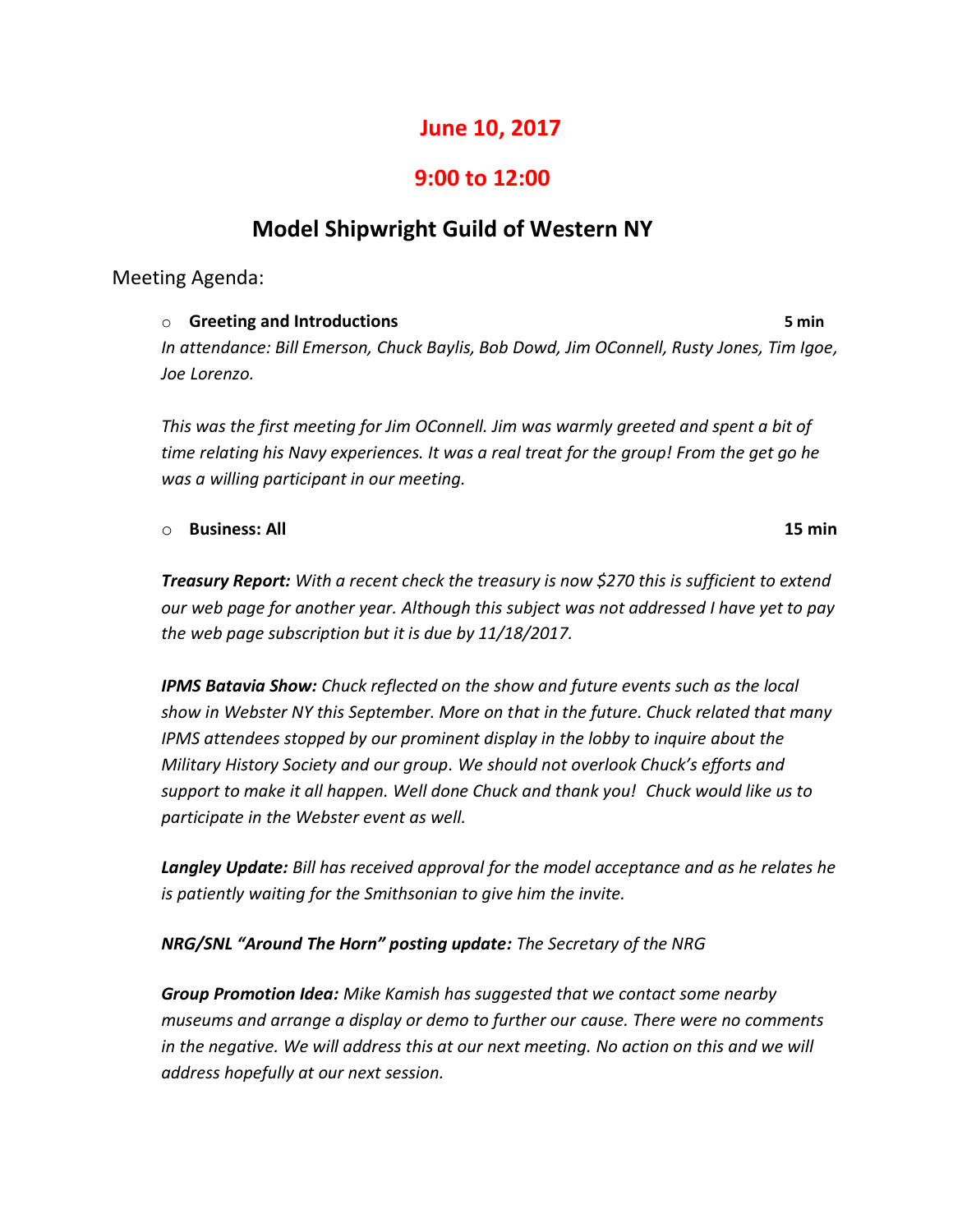*Web page input: It has been related that we lack just one more "permission to use graphics" from Dover publications and I can release Part 2 of the planking tutorial to our shop notes collection. Many thanks to Model Expo and Brown, Son and Ferguson LTD for there responses.*

### o S**ummer Program Kickoff**

*Tim took the group through his thinking of the build of a PBR Mark 1 (Brown Water Navy River Patrol Boat) of the Viet Nam era. This version of the vessel is a 31 foot craft that was used extensively on the rivers there during the conflict. Although there were a number of armament configurations this version will have single or twin 50 caliber machine guns and a lighter automatic gun station aft. The model version we will undertake is a 1/6 scale, waterline model. Chuck Baylis obtained drawings of stations/bulkhead, general detail of deck appointments etc. While these are not detailed build drawings they are sufficient with added pictures and information we will trying to gather. Chuck also informed us that indeed a restored unit is in Charleston South Carolina that we will attempt to contact for support. Many of the deck appointments have already been purchased by Chuck so we have a good lead in when at that stage.*

*In terms of getting started here are some salient elements:*

- *Tim will draft a high level Project Plan. The thinking is he will use Excel spreadsheet.*
- *Joe/Tim will prefab the base board and strong back in preparation for the hull fabrication. Have it ready for next session in July.*
- *We explored ways of how to infill/fab the hull beyond the bulkheads (Joe/Bill/Tim) to come up with a way forward. Blue board, an extruded, high density foam insulation, was recommended*
- Jim was going to try and find out who the original builders were
- *Bill (and now Jim) was to search for on line information regarding the Mark 1.*
- *Other elements discussed but not ruled on:*
	- ✓ *Navigation lights*
	- ✓ *Build night*
	- ✓ *Build log/binder*
	- ✓ *Feasibility model or sub model*
	- ✓ *Water simulation; a 2 part resin seen at the Batavia IPMS event*